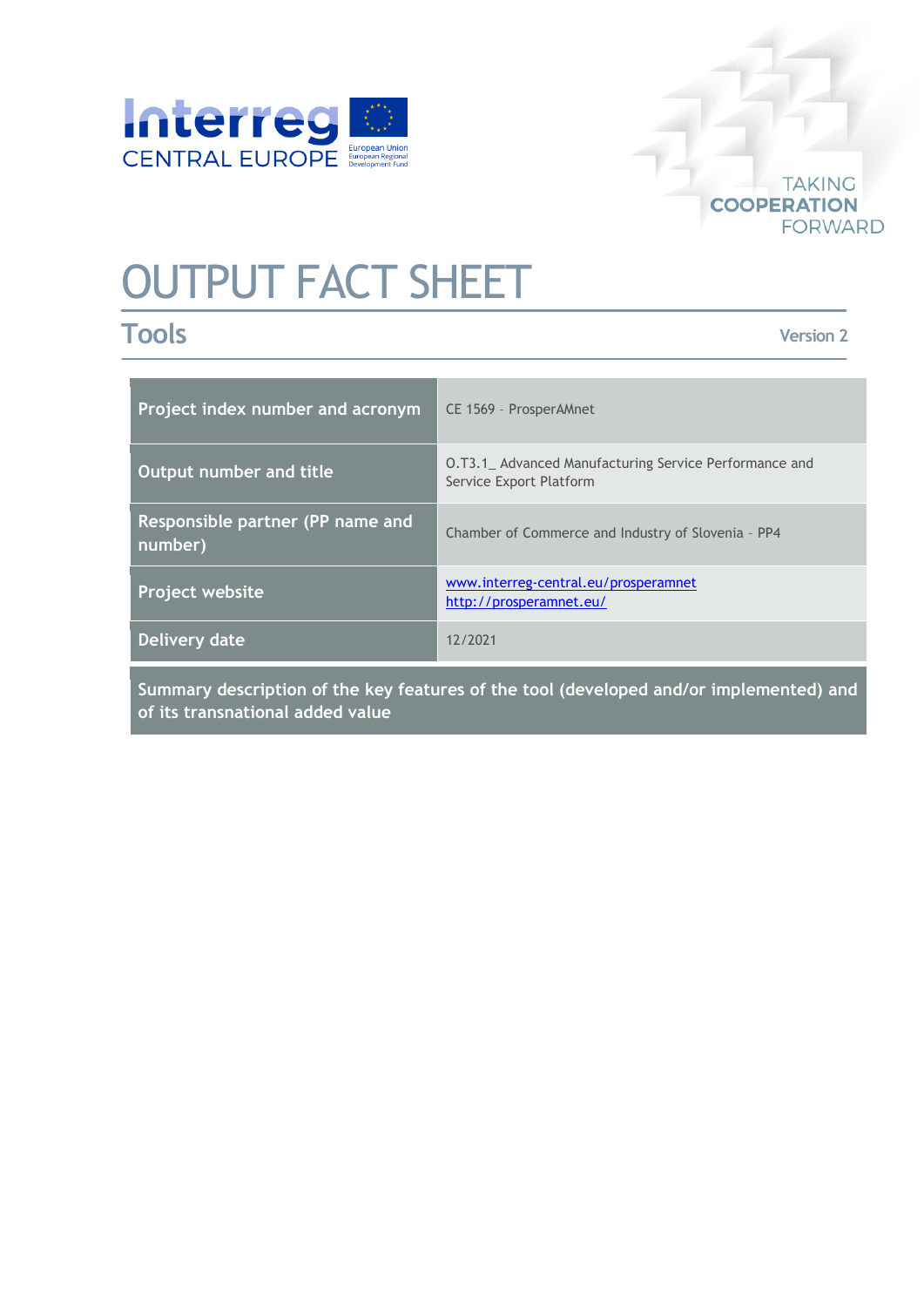

In a globalized world, Advanced Manufacturers (AMs) are facing competitive pressure. Adding industrial services to the product range is a key factor to corporate value and global competitiveness. The project ProsperAMnet developed an Advanced Manufacturing Service Performance and Service Export Platform [\(http://prosperamnet.eu/\)](http://prosperamnet.eu/) that will help ASMs achieving this goal and become excellent in their service business. The platform supports AMs and experts with advice, exchange opinions, linkages to good practices and bringing stakeholders (SMEs, BSOs ASPs and other auteurs of AM) from CE region in the field of service performance and service export together.

Further, the tools developed in the project - monitor (D.T1), the radar (D.T2), the networking tableau, expert hub linking center and database - are provided on this platform. The platform is in English language, the description of tools (monitor, radar, database) and the manual of how to use them is also accessible in German, Slovene, Hungarian, Czech, Slovak, and Italian language. Besides that, the webinar videos on how to use tools are also published in the platform (in English language). The platform can be used free of charge. For the usage of tools, a simple registration process is required.

The website was published after the testing of the implemented tools. Tools were firstly tested by all the PPs and AMs. Afterwards the tools were upgraded. After this step, the projects' website (platform) was published online. Besides the tools, the projects' description and latest news on the project and tools are regularly published on the platform.

The technical programming of the webpage was done primarily at the University of Szeged (PP 9), whereas the domain knowledge on services was contributed by the FHOÖ (LP) and University of Passau (PP2).

### **NUTS region(s) where the tool has been developed and/or implemented (relevant NUTS level)**

AT314 Steyr-Kirchdorf; AT312 Linz-Wels DE222 Passau, Kreisfreie Stadt; DED2C Bautzen HU211 Fejér; HU333 Csongrád SI021 Osrednjeslovenska CZ031 Jihočeský kraj ITH42 Udine SK010 Bratislavský kraj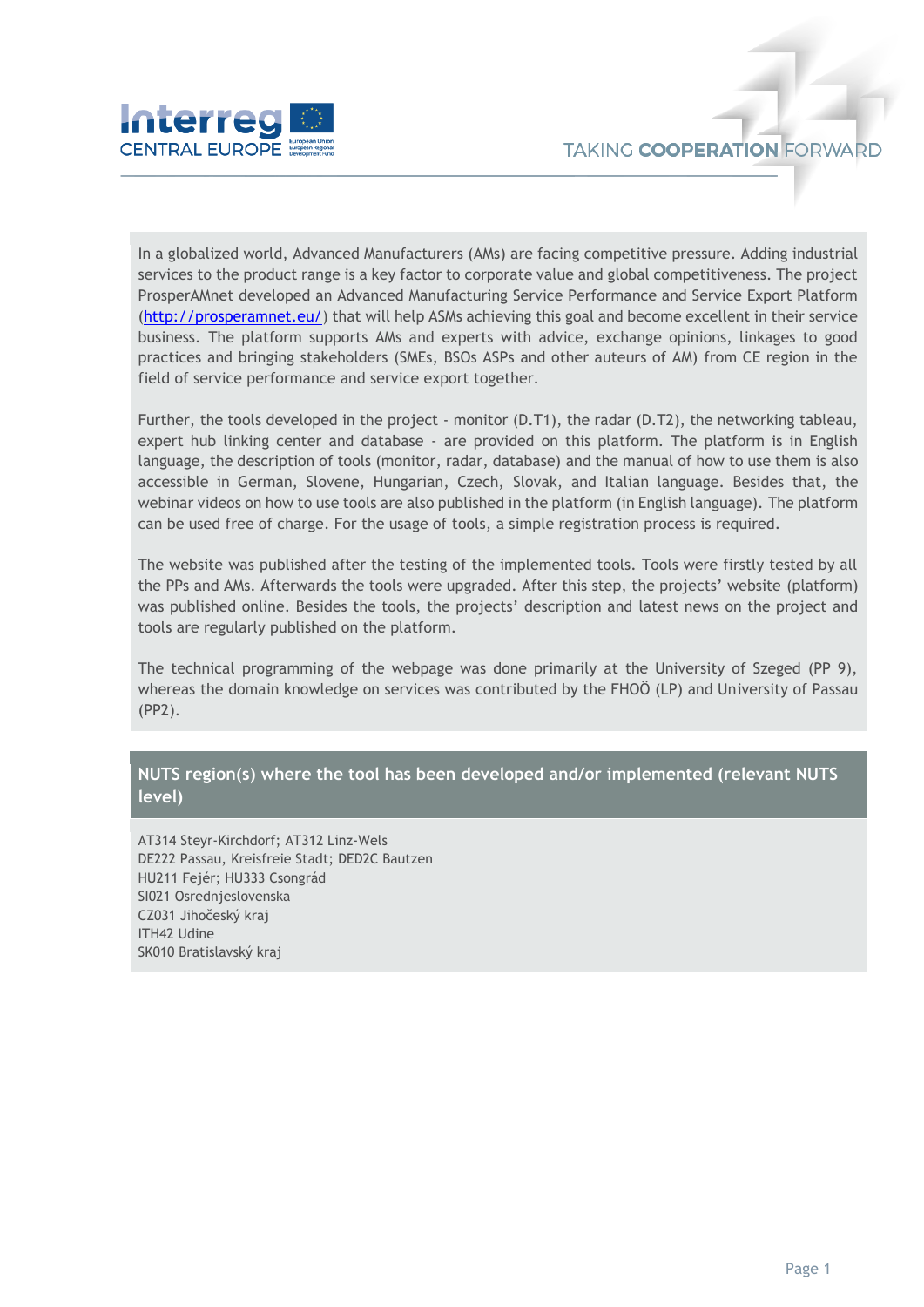

#### **Expected impact and benefits of the tool for the concerned territories and target groups**

The Advanced Manufacturing Service Performance and Service Export Platform will enable Advanced Manufacturers (AMs) in Central Europe to become excellent in their service business. Applying the platform means the usage of implemented tools that support AMs in different CE countries regarding service performance and service export, link them among themselves and different stakeholders to boost service export and service performance and with that improve their competitiveness. The beneficiaries are AMs in CE that want to a) identify how excellent the company is in the field of industrial services – also in comparison with other companies, b) export services in different countries and therefore collect and extract various data about export markets, and c) intensify linkages with other stakeholders of Advanced Manufacturing in CE.

Besides AMs BSOs benefit from this tool, as they support AMs in their exporting activities, and BSOs miss tools to get knowledge in the service situation in export markets. BSOs also give policy makers in their region advice and recommendations for strategic actions regarding service export and artificial intelligence.

#### **Sustainability of the tool and its transferability to other territories and stakeholders**

The Advanced Manufacturing Service Performance and Service Export Platform will stay available online 5 years after the project end. For the normal functioning of the website, the server hosting it will be maintained. The modular build of the tools implemented in the platform allow an easy expandability to other territories or other languages, so new regions can be easily added. Since the platform is free of charge, everyone interested can use it. The most important sustainability factor is that the BSOs involved in the project have been trained on how to use and interpret the tools implemented in the platform. BSOs now act as service expert hubs in their regions, providing companies with expert knowledge on service performance and service export.

## **References to relevant deliverables and web-links If applicable, pictures or images to be provided as annex**

This output is linked to O.T1.1 Multilingual Service Performance Monitor, O.T1.2 Professionalization into Service Performance Expert Hubs, O.T2.1 Service Export Radar and O.T2.2 Training of Annotation for the AI Program, since all the tools had to be developed and tested before implemented into the platform.

The platform is accessible here:<https://www.prosperamnet.eu/>